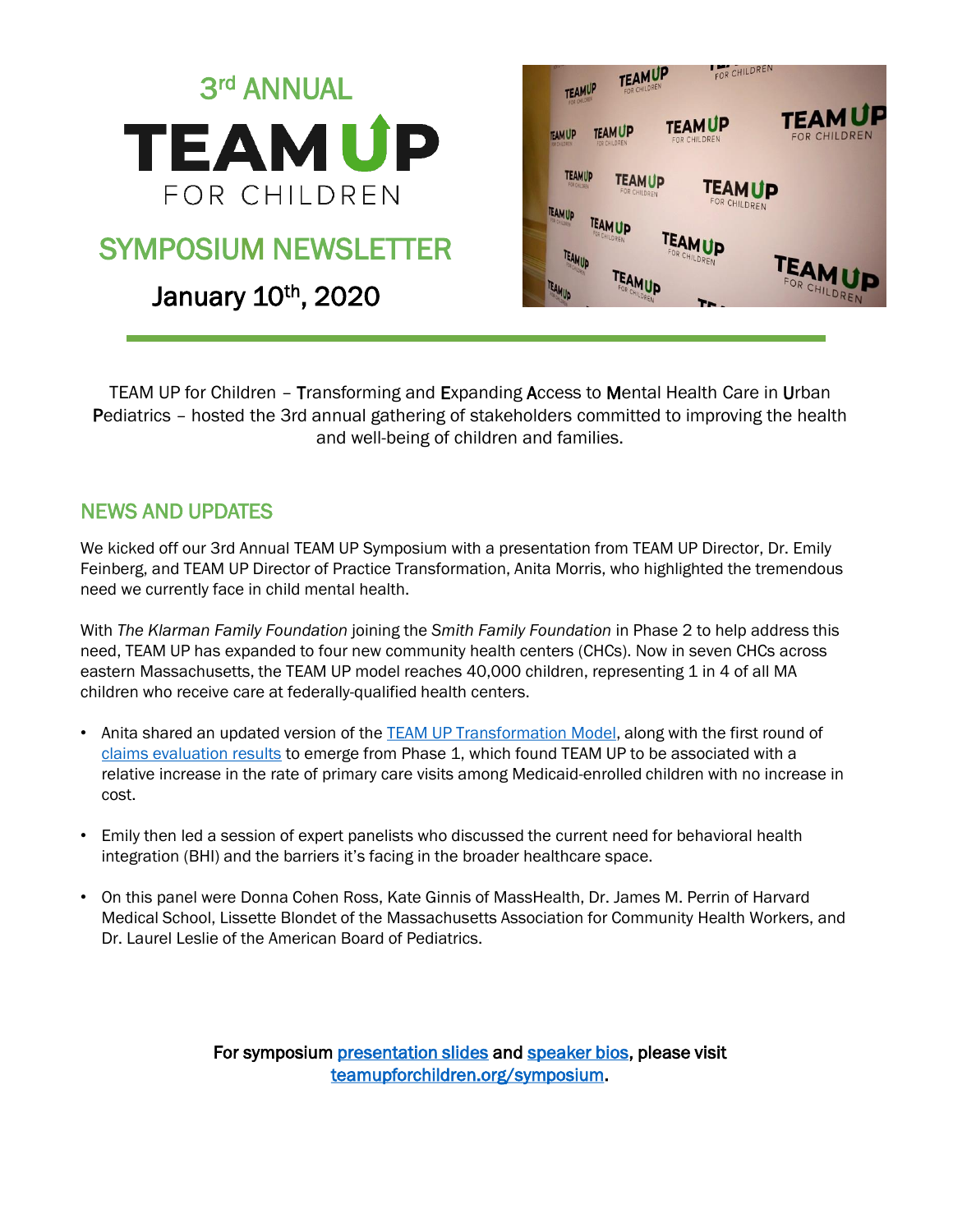# **SESSIONS**

## BREAKOUT 1 CLINICAL TRACK

#### Implementation Challenges and Solutions: Improvement Strategies to Guide Your Implementation of Core BHI Clinical Workflows

This session, led by TEAM UP Implementation Manager, Charlotte Vieira, focused on challenges and best practices for implementing clinical workflows core to the BHI model using continuous quality improvement approaches. Dr. Jane Marie Dolan and Marsha Ilus of Brockton Neighborhood Health Center shared challenges and proposed solutions to implementing universal screening with the Survey of Well-being of Young Children (SWYC) from the perspectives of both a primary care provider (PCP) and community health worker (CHW). Dr. Huy Nguyen and Lara Jackson of DotHouse Health shared their experience with systems redesign and data monitoring to support implementation of enhanced universal screening. Dr. Michael Tang of The Dimock Center closed out the session by sharing key design elements and drivers of success that have helped them advance across and beyond the six levels of integration outlined by SAMHSA-HRSA's Center for Integrated Health Solutions.

### BREAKOUT 1 STAKEHOLDER TRACK

#### Support Your Workforce and Reduce Burnout: How Integrated Care Can Improve the Work Experience

This session focused on the ways in which an integrated model and a team-based approach can help reduce burnout for PCPs, behavioral health clinicians (BHCs), and CHWs. Session moderators Dr. Michelle Durham, TEAM UP Director of Clinical Training, and Sonia Erlich, TEAM UP Clinical Role Development Manager, shared findings from in-depth interviews with 38 professionals involved in Phase 1 of the initiative, who identified greater interdisciplinary collaboration/communication and enhanced provider wellness as main overarching themes resulting from BHI at their health centers. Sarah Alexander and Dr. Cathleen Bonacci of Lowell Community Health Center shared firsthand information from their pediatric provider survey on the perceived changes in their practice resulting from BHI. Emily Hames and Dr. Kevin Coughlin of South Boston Community Health Center shared the group supervision model they use in an effort to enhance team cohesion.

## BREAKOUT 1 SPECIAL POPULATIONS TRACK

#### Special Programs to Serve Families with Young Children

During this session, led by Dr. Emily Feinberg, participants shared early childhood focused programs at their sites and the results that they've seen thus far from these efforts. Dr. Beril Bayrak of Lowell Community Health Center began by describing their Gentle Connections Program, which seeks to identify high risk dyads during pregnancy and seamlessly connect them with services after birth. Rachel Lerner of Greater New Bedford Community Health Center shared their efforts to improve the process of early intervention referrals in order to more effectively connect children to services. Ingrid Dautruche, Molly Brigham, and Cleisa Gomes from Codman Square Health Center shared new initiatives and community partnerships to support families of young children, such as the implementation of prenatal universal touches by a pediatric dyad consisting of a BHC and Family Partner (FP). Jill Baker of the BMC SOFAR Clinic shared efforts being undertaken to support families through addiction and recovery, particularly during the postpartum period. Emily closed off the session with an overview of Building Resilience and Nurturing Children (BRANCH), which is a brief, trauma-informed assessment and intervention for children ages 0-5 and their parents designed in a flexible framework that can be implemented in the primary care setting.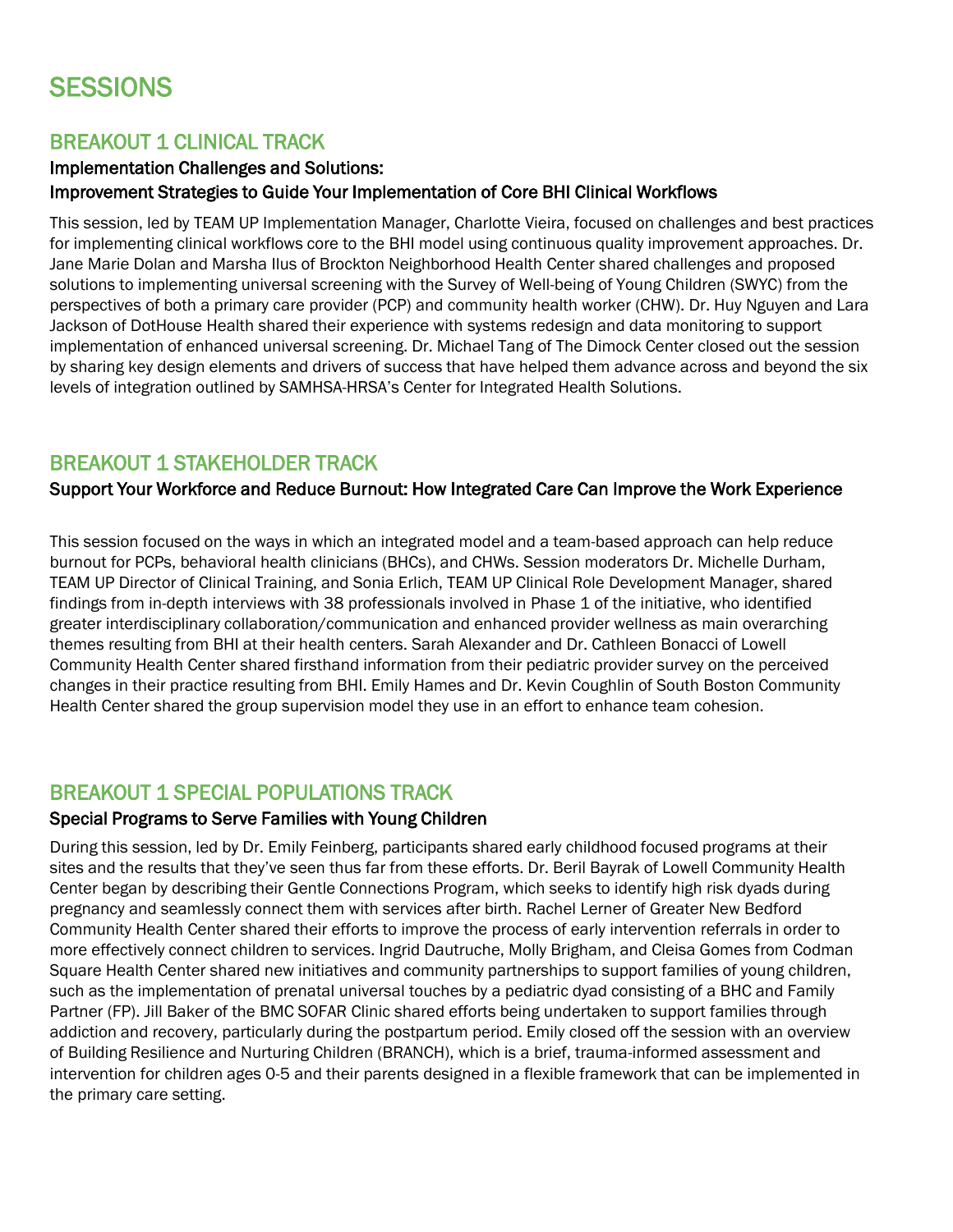# **SESSIONS**

## BREAKOUT 2 CLINICAL TRACK

#### Behavioral Health Integration: Voices from the Field

This session, led by Sonia Erlich, used video storytelling, accompanied by a panel discussion from CHWs, FPs, and BHCs, to explore the more recent interest in incorporating behavioral health into primary care and the benefits this approach has in addressing mental health concerns. This was juxtaposed with how mental health has traditionally been viewed and treated throughout history, which is as a completely separate entity from physical health. On the panel for this session were Kira Armajani of The Dimock Center, Alyce Norcross and Lauren Carpenter of Lowell Community Health Center, and Molly Brigham and Cleisa Gomes of Codman Square Health Center.

## BREAKOUT 2 STAKEHOLDER TRACK

#### TEAM UP's Learning Healthcare System

This session highlighted efforts within TEAM UP to create a positive culture around data in which data is used to stimulate practice transformation and facilitate co-development of metrics. TEAM UP's Evaluation Co-directors, Dr. Megan Bair-Merritt and Dr. Chris Sheldrick, and Anita Morris discussed how this is achieved through a bi-directional relationship between evaluation data and practice transformation/continuous quality improvement efforts, and frequent communication and collaboration with providers.

## BREAKOUT 2 SPECIAL POPULATIONS TRACK

#### Addressing the Behavioral Health Needs of School-aged Children and Adolescents

During this session, led by Dr. Michelle Durham, participants shared a variety of multidisciplinary approaches to addressing the needs of school-aged children and adolescents at their organizations. Two distinct presentations, one from Dr. Dana Rubin of DotHouse Health and the other from Dr. Genevieve Daftary, Hannah Carey, and Chanelle Thomas of Codman Square Health Center, outlined specific clinical workflow changes each health center has implemented to better identify and address the needs of children with ADHD. Grant Pike of Greater New Bedford Community Health Center shared how the addition of a behavioral health workforce has helped them strengthen community collaboration to support the most vulnerable youth in their community, many of whom are unaccompanied minors. Linda Doran and Erica Rollock from South Boston Community Health Center shared successes from their Youth Ambassadors Program, which seeks to engage South Boston youth in youth development, health promotion, and leadership building activities.

## ADVOCACY SESSION

#### How to Advocate for the Long-term Sustainability of Pediatric Integrated Care

Suzanne Curry of Health Care for All and Eva Marie Stahl of Community Catalyst closed out the day by laying out the current Massachusetts policy landscape relating to pediatric integrated behavioral healthcare, with a particular focus on advocacy opportunities. They led a discussion on the biggest challenges audience members face in their practices to sustaining this kind of care and gathered information on possible solutions, all in an effort to inform the TEAM UP advocacy agenda.